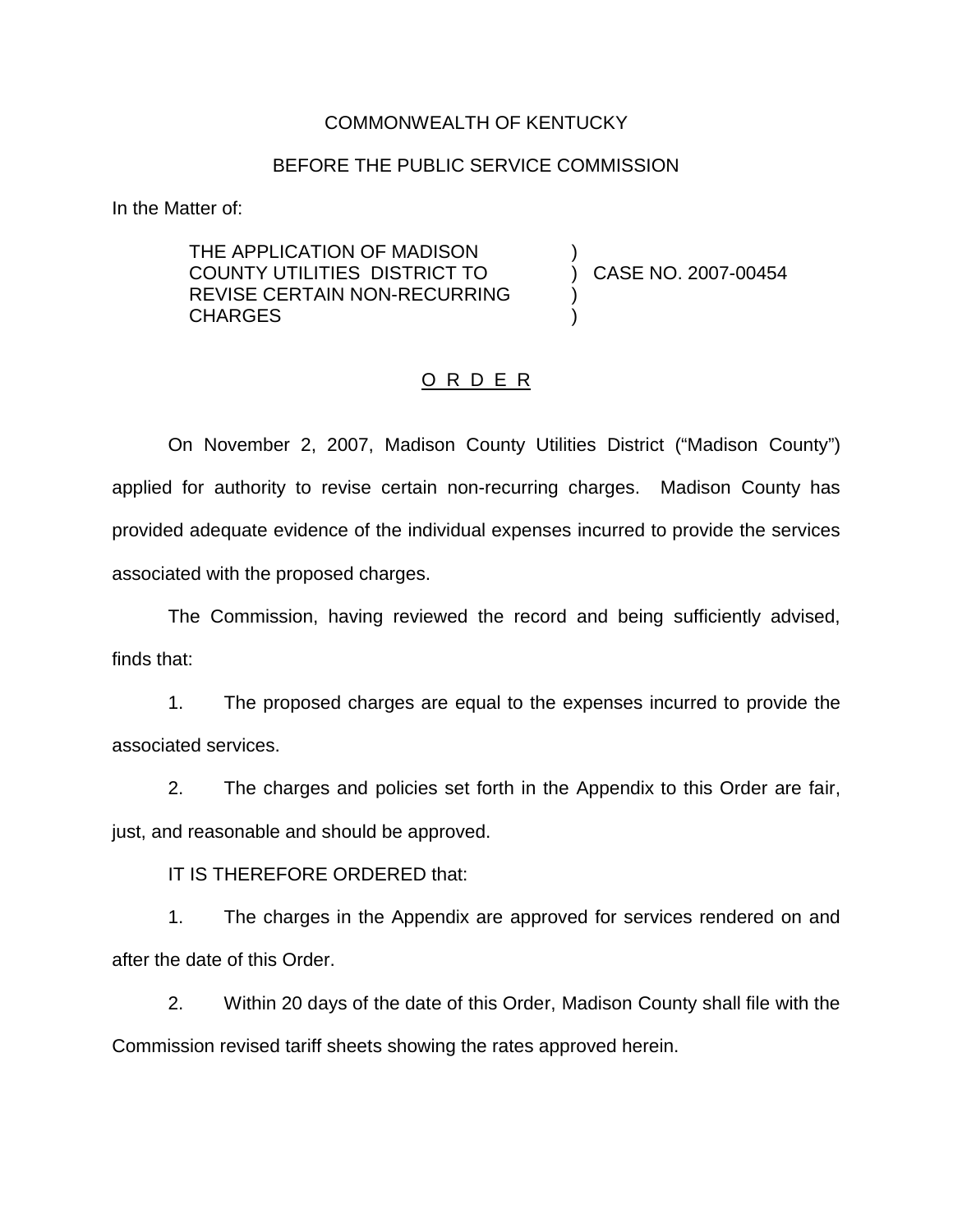Done at Frankfort, Kentucky, this 11<sup>th</sup> day of February, 2008.

By the Commission

ATTEST:

**Executive Director**